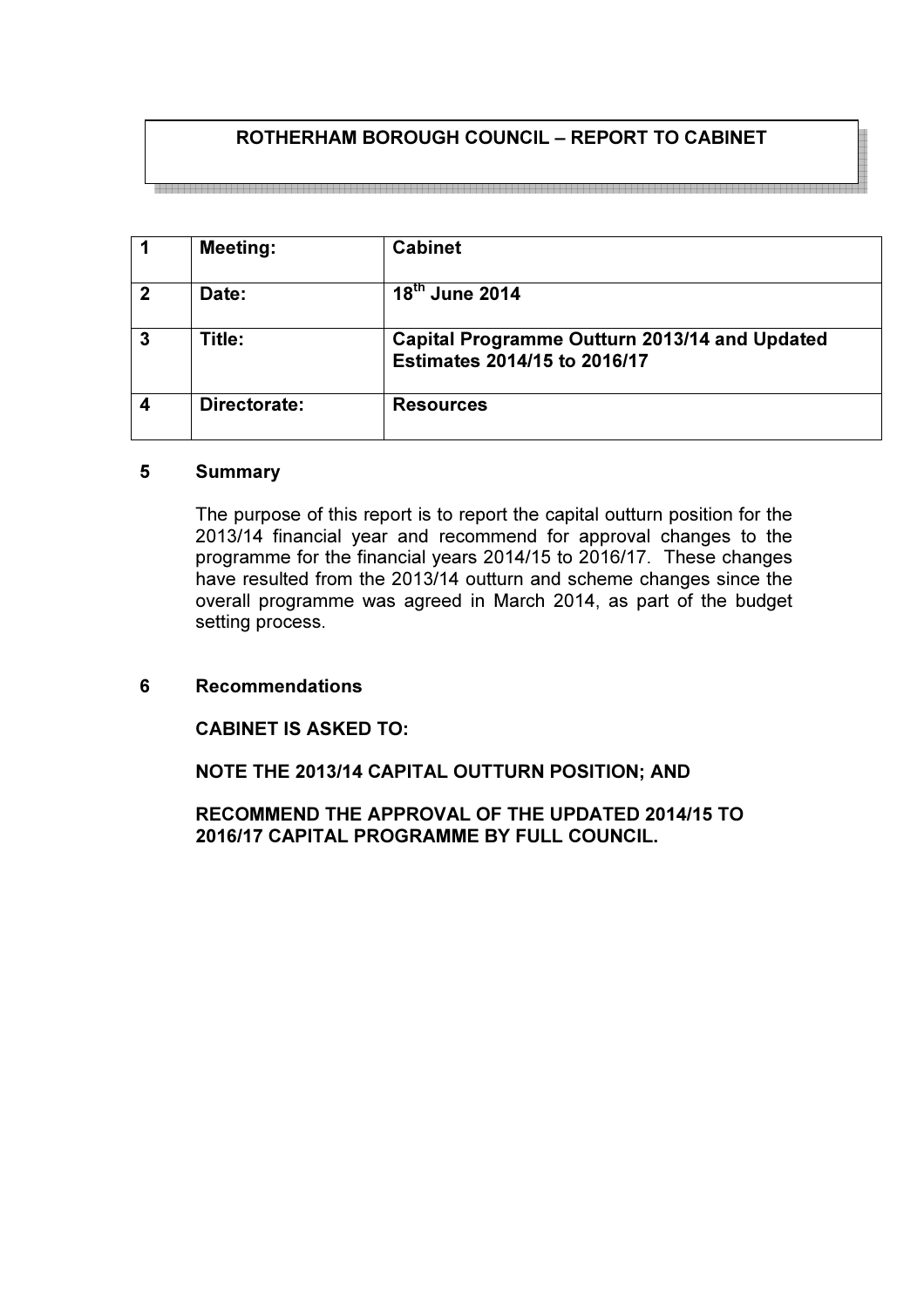## 7 Proposals and Details

### 7.1 Background - The Capital Programme

The finalisation of the 2013/14 capital expenditure and financing outlined in this report, provides an opportunity to reflect and update the future years' programme that was previously approved by Council in March, for the financial years 2014/15 to 2016/17.

The current economic climate and the on-going impact of the Government's austerity measures require that the capital programme is subject to continual oversight, and if necessary, revision, to ensure that the Council's capital investment plans are aligned with strategic priorities and maximise the value from the limited capital resources available.

The financial implications of the Programme are reflected in the Council's Medium Term Financial Strategy (MTFS) and Treasury Management and Investment Strategy.

For 2013/14 the Council's capital investment into the regeneration and enhanced infrastructure of the Borough was £71.769m. The profile of this investment and the updated future expenditure plans are reflected in the Directorate summary table presented below. A detailed copy of the programme for each Directorate is attached at Appendices 1 to 4.

|                                                 | 2013/14<br>Outturn | 2013/14<br><b>Variance</b><br>from<br>Last<br><b>Report</b> | 2014/15<br><b>Estimate</b> | 2014/15<br>Variance<br>from<br>Last<br><b>Report</b> | 2015/16<br><b>Estimate</b> | 2015/16<br><b>Variance</b><br>from<br>Last<br>Report | 2016/17<br><b>Estimate</b> | 2016/17<br><b>Variance</b><br>from<br>Last<br><b>Report</b> |
|-------------------------------------------------|--------------------|-------------------------------------------------------------|----------------------------|------------------------------------------------------|----------------------------|------------------------------------------------------|----------------------------|-------------------------------------------------------------|
| <b>Directorate</b>                              | £m                 | £m                                                          | £m                         | £m                                                   | £m                         | £m                                                   | £m                         | £m                                                          |
| Children & Young<br>People's Service            | 20.961             | $-1.340$                                                    | 13.899                     | $+2.756$                                             | 5.334                      | $-0.800$                                             | 2.694                      | $-0.390$                                                    |
| Environment &<br>Development<br><b>Services</b> | 18.446             | $-1.161$                                                    | 28.746                     | $+6.727$                                             | 8.159                      | $\Omega$                                             | 1.200                      | 0                                                           |
| Neighbourhoods<br>& Adult Services              | 30.305             | $-2.712$                                                    | 37.330                     | $+1.445$                                             | 28.014                     | 0                                                    | 28.062                     | 0                                                           |
| Resources                                       | 2.057              | $-0.802$                                                    | 2.142                      | $+0.762$                                             | 0.470                      | 0                                                    | 0.470                      | $\mathbf{0}$                                                |
| <b>TOTAL</b>                                    | 71.769             | $-6.015$                                                    | 82.117                     | $+11.690$                                            | 41.977                     | $-0.800$                                             | 32.426                     | $-0.390$                                                    |

The updated programme has been prepared in light of the capital resources known to be available to the Council over these financial years, and estimated on a prudent basis.

The Council is continuing to undertake a comprehensive review of its assets and buildings portfolio, with the aim to rationalise both its operational and nonoperational asset holdings, which may contribute both a future capital receipt and a revenue saving.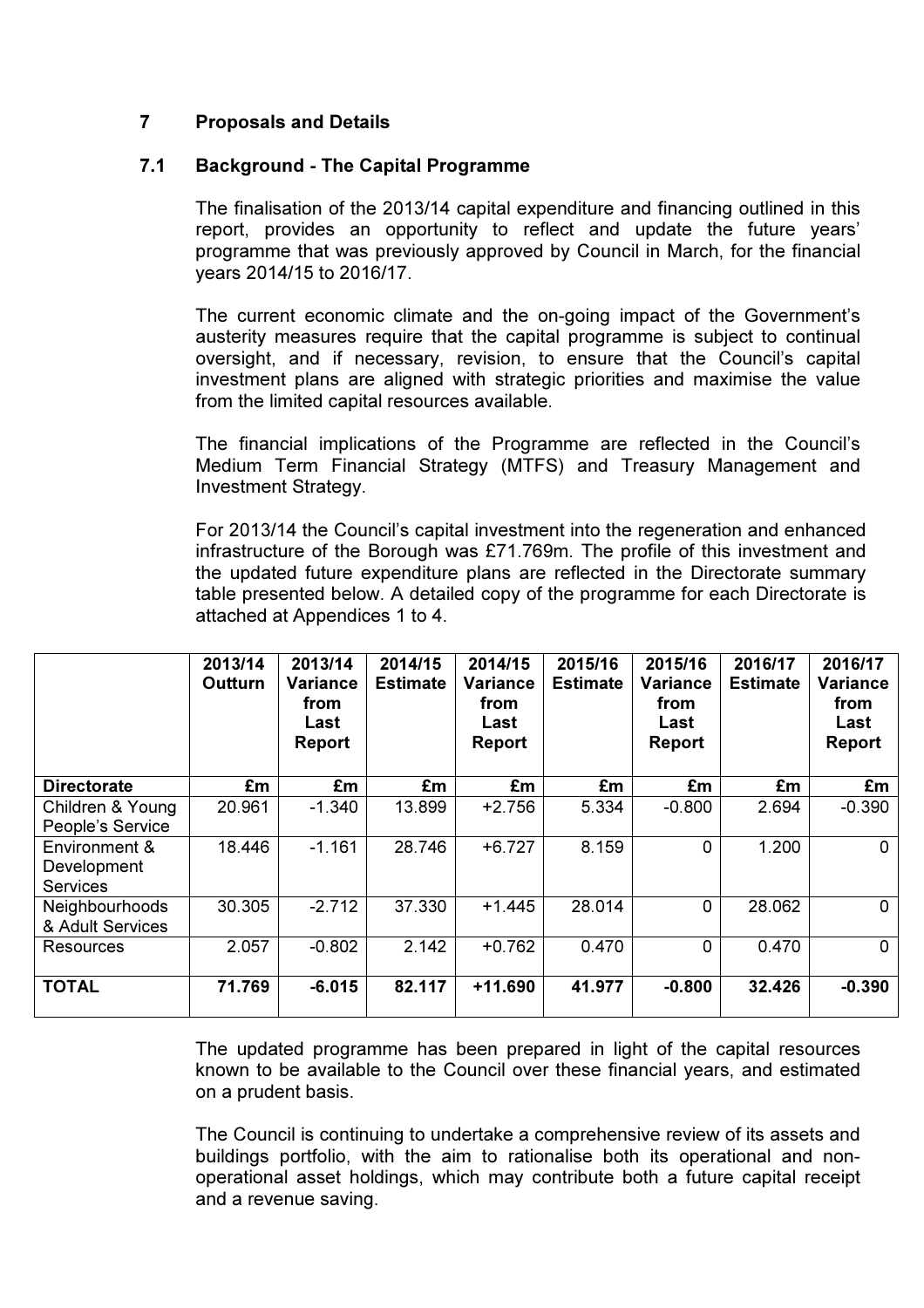## 7.2 Children and Young People's Services Capital Programme 2013/14 to 2016/17

The 2013/14 outturn was £20.961m, with total proposed expenditure over the period of the future programme of £21.927m, including new schemes at several schools across the Borough required to address the increase in pupil numbers, including the central Rotherham catchment areas where the problem is particularly acute.

For 2013/14 the major capital investments into the Council's educational and learning facilities across the borough were:

## Primary Schools

- The extension and refurbishment at Maltby Lilly Hall Primary school is now complete (£1.992m in 2013/14). The work has created six new classrooms together with associated facilities and external play areas. Budget, previously expected to not be required, has had to be reinstated to enable the subsequent discovery of asbestos to be properly managed as well as delays to roofing works caused by the wet winter weather conditions. £54k of outstanding invoices will be settled in 2014/15.
- An extension at Flanderwell Primary to provide 5 additional classrooms was completed in October 2013 (£1.117m in 2013/14). The extension was necessary in order to accommodate an increase in pupil numbers. In addition, work has commenced on the Autism Resource at Flanderwell Primary School (£0.338m in 2013/14). This was completed in April 2014. This resource will cater for 10 pupils who will benefit from a purpose built facility.
- Work to build five new classrooms was completed in December 2013 at Herringthorpe Infant and Junior Schools (£1.898m in 2013/14). However, external problems with a wall, drainage and paths during the build, together with a requirement for extra landscaping and furniture, has resulted in additional investment being necessary. £98k of outstanding invoices will be settled in 2014/15.
- The new 4 classroom block at Aston Hall Junior and Infant School (£0.787m in 2013/14) was completed in September 2013. Additional, unforeseen, landscaping was required to deal with the changes in the level of the buildings. £98k of outstanding invoices will be settled in 2014/15.
- The extension to facilitate the expansion of Wath CE Primary School (£0.330m in 2013/14) has been able to progress quicker than previously expected, resulting in the schedule of works being brought forward. The project, which will also see the renovation of existing classroom and toilet areas is due to complete in August 2014.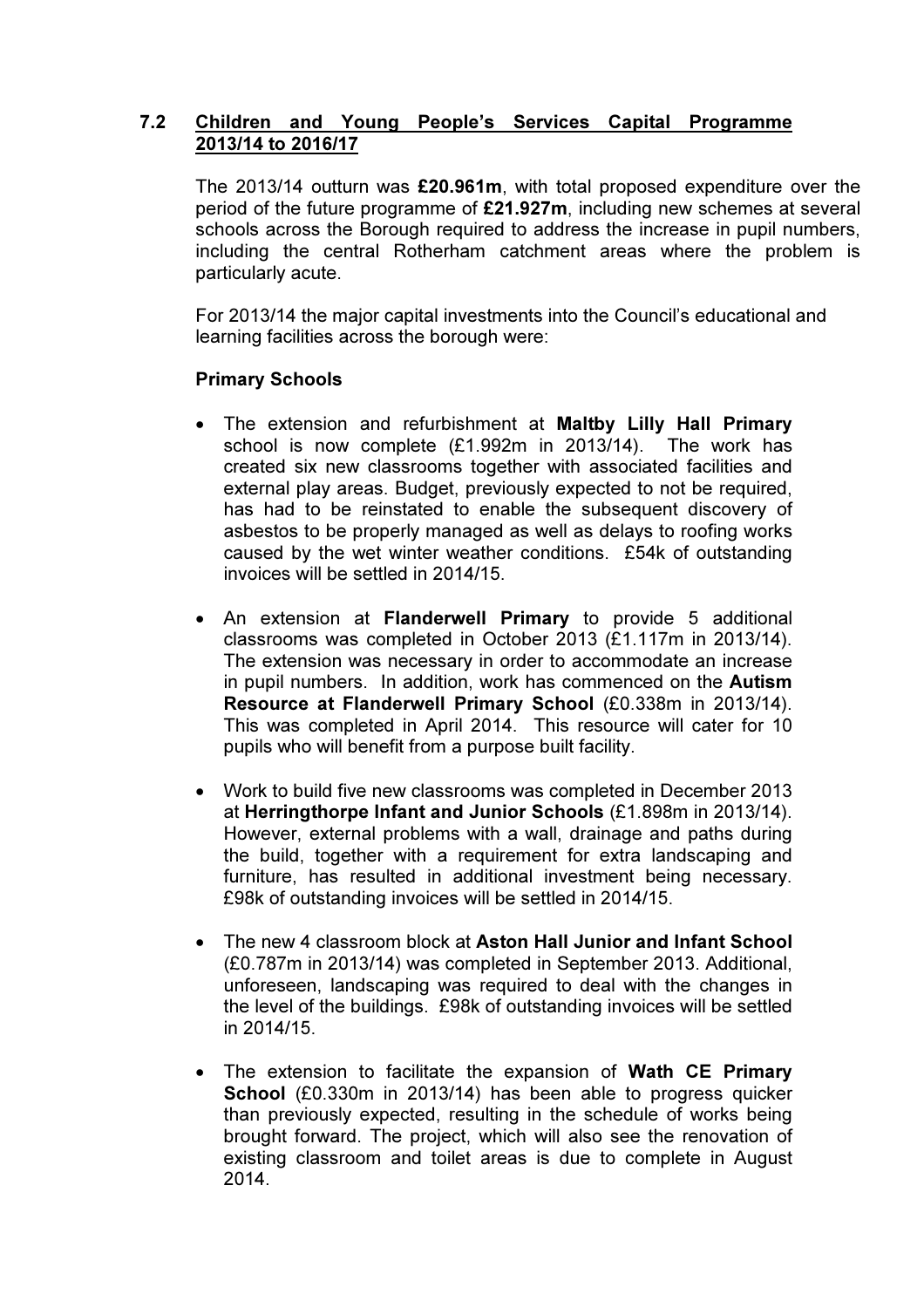- Work has commenced at Dalton Listerdale Junior & Infant School (£0.126m in 2013/14). This project will see a permanent expansion of the school, creating a further four classrooms, to be completed for September 2014.
- Design development has begun of the New Central Primary School to be located on Eldon Road Allotment site (£0.027m in 2013/14). Surveys and investigations are continuing, with building on site to begin in the Summer of 2014, subject to necessary approvals from the Secretary of State for Communities and Local Government and satisfactory planning permission.
- Work has commenced on an additional one classroom block at Brampton Ellis Infant and Junior School at a cost of £150k. This is due to complete in September 2014.

## Secondary Schools

- Maltby Academy (£6.589m in 2013/14). The Council continues to have an interest in the buildings until finalisation of the proposed long term lease of the assets to the Academy and is providing professional and technical support for the project. The work will now complete in 2014/15 as a result of additional investment required to address asbestos related issues in the ground, which were not covered by the contract agreement, and to facilitate additional works requested by the Academy, which they are self-funding.
- Work has commenced on the 18 block classroom extension at Wickersley School and Sports College (£0.212m in 2013/14). This has been delayed owing to the need to obtain approval from the PFI funders. The work, which is required in order to address an increase in pupil numbers, is due to commence in July 2014, to be completed for April 2015.

## Other Projects

The other major investments to note are:

- Using Government funding minor enhancement works are carried out at schools. The spend on the Capitalised Minor Enhancements programme in 2013/14 was £2.150m, those works included:
	- o New kitchen lighting, ventilation and the replacement of a ceiling containing asbestos at Bramley Grange Primary School.
	- o Partial re-roofing work, toilet refurbishment and work to address damp issues at Harthill Primary.
	- o The replacement of windows at Roughwood and Kelford Schools.

A further £5.517m is due to be spent on similar schemes in the remaining years of this programme.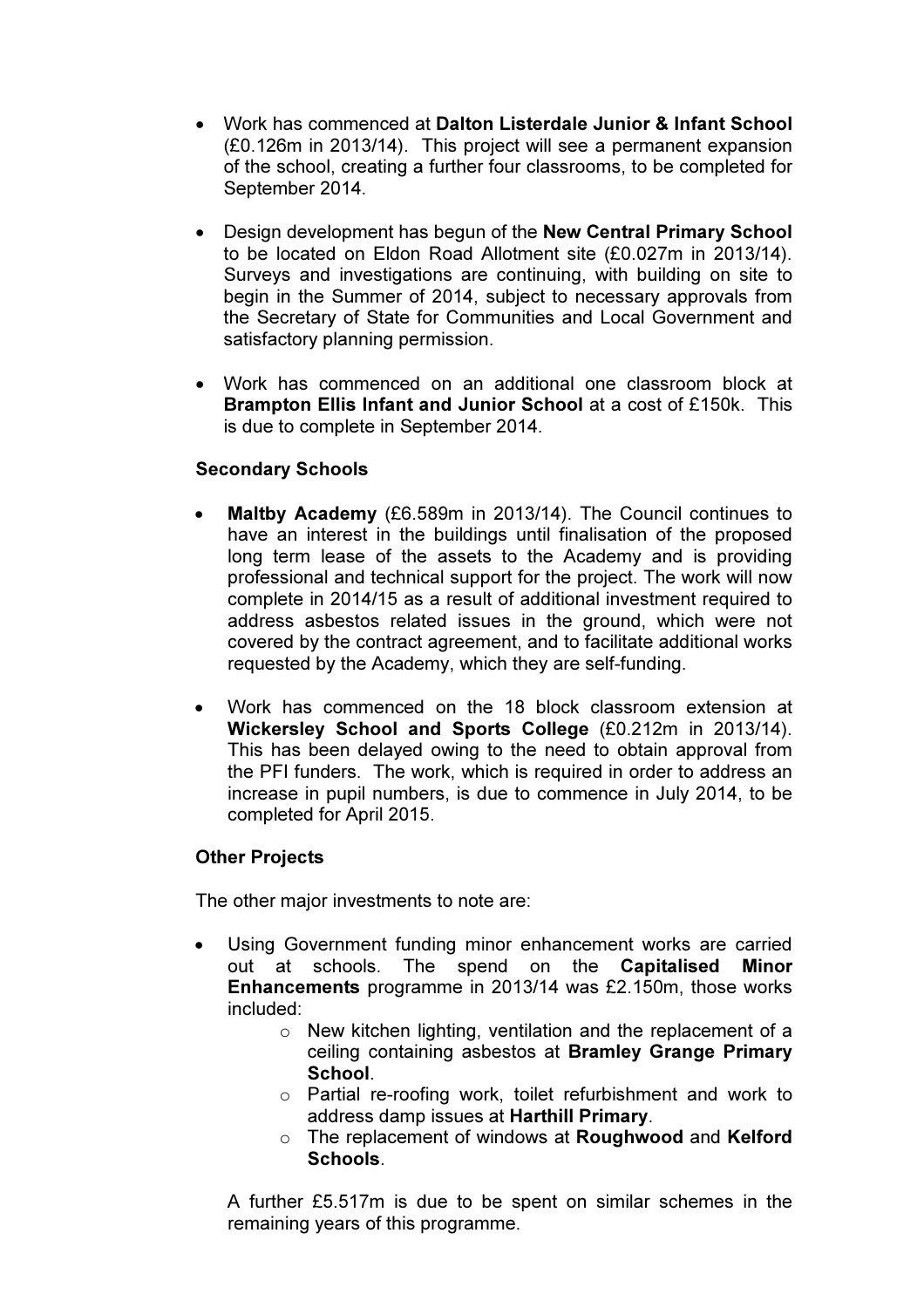- Devolved Formula Capital Grant (DFCG) is paid annually to schools for them to use on small capital projects. In 2013/14 £1.860m was spent with a further £2.223m to be allocated in subsequent years.
- Due to delays with the commencement of several schemes under the Property Adaptations programme (£0.647m in 2013/14), which delivers greater capacity in terms of fostering placement, some of the investment has had to be slipped into 2014/15.
- Similarly, part of the investment in the Entitlement for Early Years Provision project (£0.184m in 2013/14), which will allow 2 year olds to take up free early education entitlement, has been moved into 2014/15 to reflect current scheme approvals and works.

## Environment and Development Services (EDS) Capital Programme 2013/14 to 2016/17

The 2013/14 outturn was £18.446m, with total planned expenditure over the remaining period of the programme of £38.105m. A copy of the full programme is attached to this report at Appendix 2.

For 2013/14, the major capital investments that contributed to the regeneration of the borough and enhancement of its infrastructure were:

## Culture and Leisure (£0.637m in 2013/14)

The major capital investment in the year was at **Barkers Park** (£0.315m) in 2013/14) delivering 8 team and 1 official's changing rooms, a disabled facilities unit and renewal of the drainage system.

Other projects to have completed this year include: the Albany Road Play Area (£0.037m in 2013/14); the Civic Theatre Renovation (£0.045m) phase two, including works to improve the entrance to the theatre foyer; the Roughwood Road Fencing project (£0.033m), securing the boundaries of the site preventing motorcycle disturbance; the Conservation Laboratory at Clifton Park Museum (£0.024m), new furniture and equipment has been provided for the setup of a fully functioning museum laboratory funded through the Arts Council England. In addition, a capital loan facility was provided for the Dinnington Resource Centre to install solar roof panels (£0.066m in 2013/14).

Several schemes have now slipped into 2014/15:

• Catcliffe Glass Cone (£0.002m in 2013/14). Due to adverse weather conditions, the emergency work on the tower will now be completed in 2014/15 (£0.045m).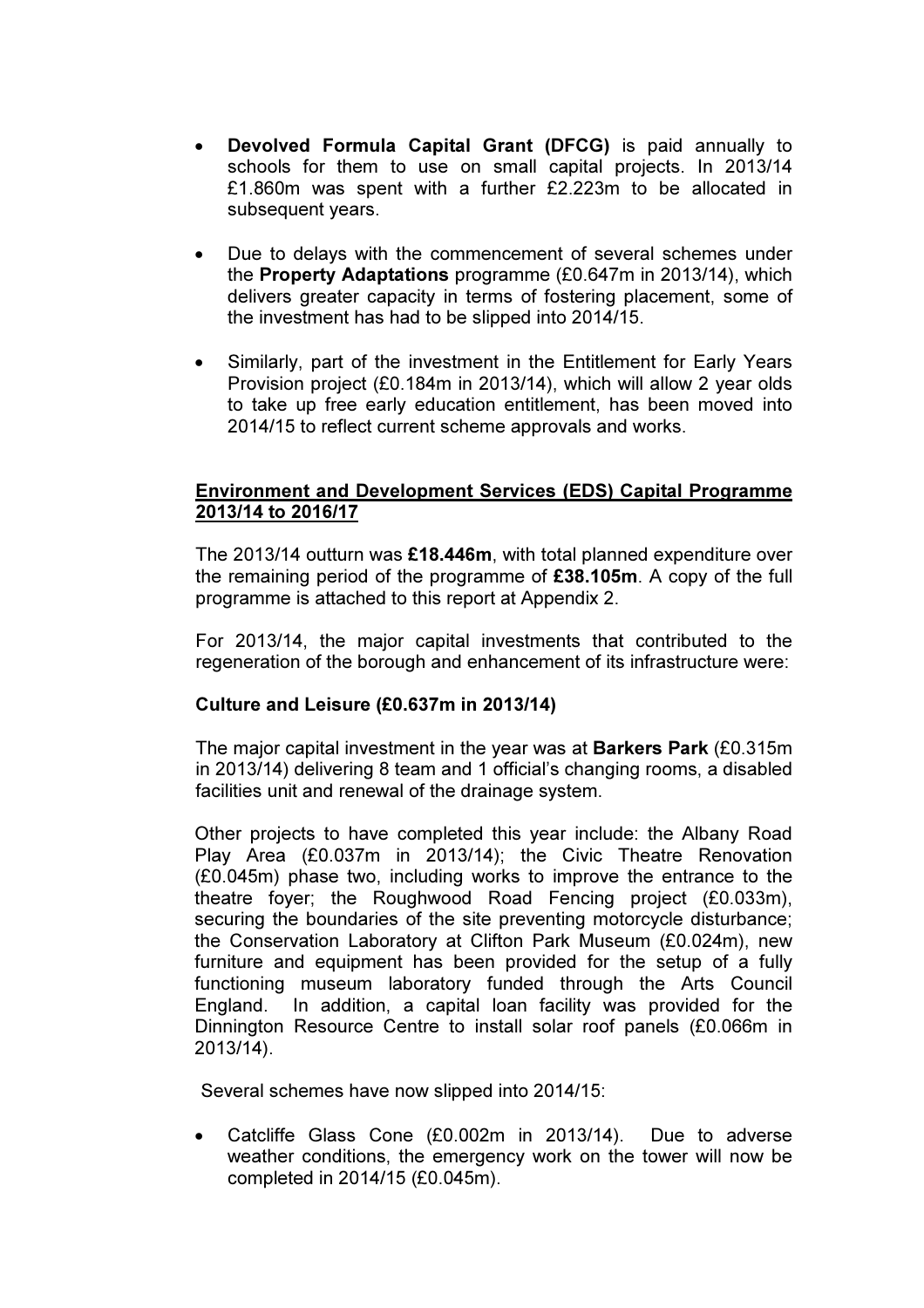- In view of the asbestos and re-wiring issues encountered during initial investigations at Wath Library, the building has been included in a full review of Wath town centre properties that are of similar construction. This review will determine whether the project should proceed in 2014/15. £0.155m has been assumed in the 2014/15 capital programme at this stage.
- Brinsworth Parish Council is still seeking funding that will allow the Brinsworth Library project to commence in 2014/15. Works to the building will see it extended to form a combined library and arts centre. £0.499m has been assumed in the 2014/15 capital programme at this stage.
- With regard to the Borough's Library facilities (£0.081m in 2013/14), the refit work to the ground floor at Dinnington Library is now complete, including the service centre relocation. Similarly, work facilitating the movement of the customer service centre into Swinton Library is nearing completion. The remaining works will be completed pending a review of library facilities (£0.078m in 2014/15).
- A delay in obtaining preliminary approvals for the Rother Valley Country Park project (£0.001m in 2013/14) means that the works did not commence until April 2014. This project will deliver a new classroom and cycle centre in the park (£0.241m in 2014/15).

## Highways (£16.914m in 2013/14)

The Council's highways continue to be a priority for investment with £16.914m spent in 2013/14 and a further £23.622m planned to be invested over the next three years. The current Government funding programme comes to an end in 2014/15, with the next round of funding expected to be announced at the end of 2014. As a result, the Council has not included any proposed grant funded spend to the programme beyond 2014/15 at this time. The main areas of investment made in 2013/14 were:

The A57 Improvement Scheme (£5.957m in 2013/14). A slowing of contractor's progress towards year end meant that expected payments were not submitted, this is to be addressed early in 2014/15. The scheme provides a dual carriageway and new roundabout, together with associated shared use footways/cycleways including a new pedestrian, cyclist and horse signalised crossing. Residual works included applying the final tarmac layers, and installing lighting and signals, with completion certified on the 12<sup>th</sup> May 2014. It is anticipated that compensation for land acquisition will be agreed and paid in 2014/15 and planting mitigation works are to be delayed until such time as weather conditions permit.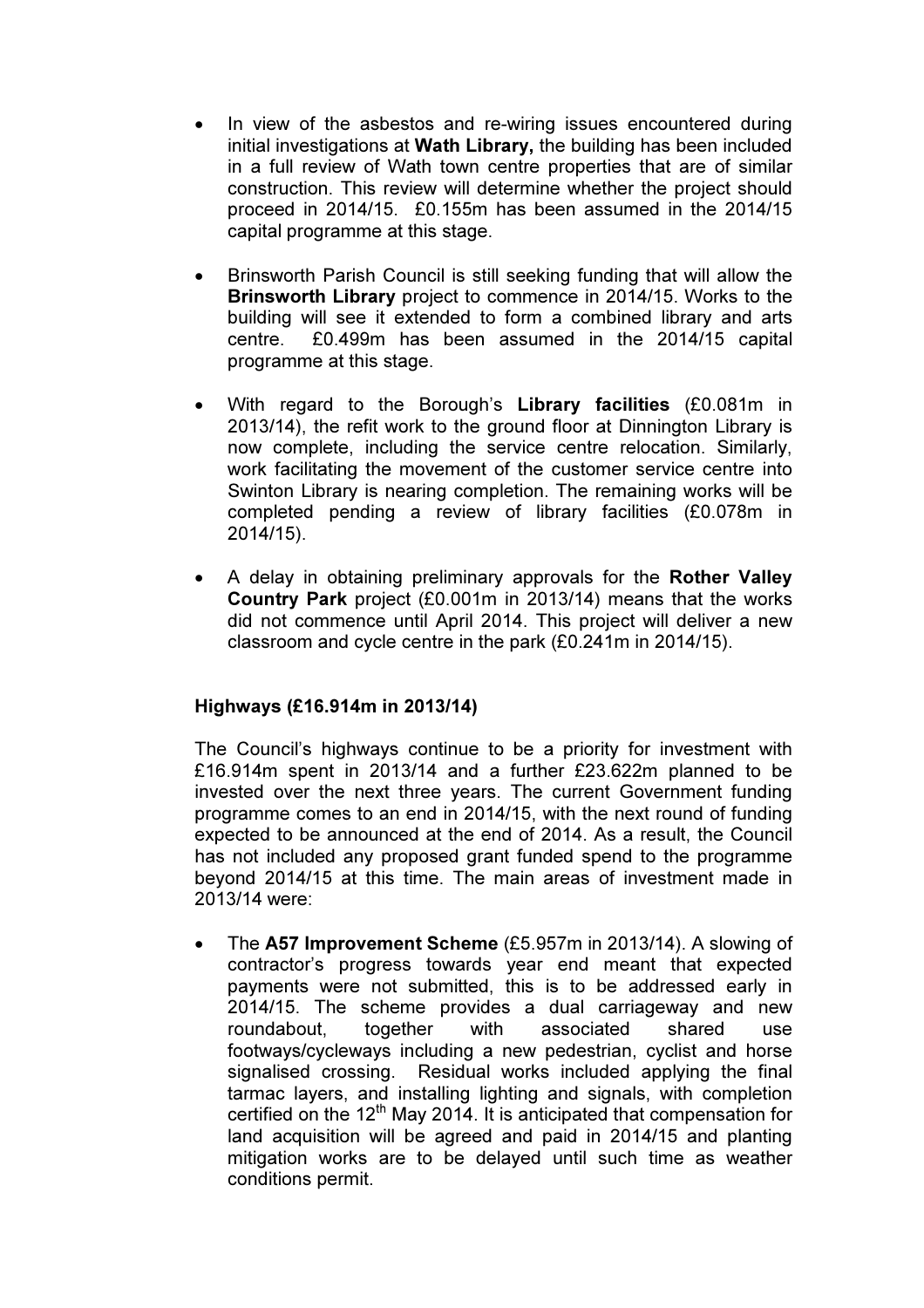- The LTP Integrated Transport Block (£1.970m in 2013/14). This funding stream delivered a programme of schemes designed to address problems at identified accident black spots and investment in works that will promote walking, cycling and bus usage across the Borough. It has also been used to co-contribute towards the costs of the major A57 scheme and the Oldgate Lane/Whinney Hill bus lane. This project was delivered in partnership with SYPTE. Delays in the acquisition of equipment and to statutory undertakings, have meant aspects slipping into the early part of 2014/15.
- The Highway Maintenance programme (£2.606m in 2013/14) delivered many improvements to the Borough's road infrastructure, including carriageway resurfacing on Worksop Road, Lindrick; Bawtry Road at Bramley; and Chapelfield Road, Thorpe Hesley. The under spend incurred was due in the main to two projects, Morthen Road and Meadow Bank Road. Once on site it was discovered that there was damage to the structural layers on the former, which meant that the design had to be amended and the works plan altered to accommodate. These works were completed by the end of May 2014. The latter was delayed due to M1 works and a Highway Agency embargo resulting in the works on the site slipping from March to June 2014.
- The LSTF Main Bid (£0.987m in 2013/14) delivered a number of schemes including:
	- o An off-road cycle route from Queens Street, Swinton to Manvers.
	- o Surfacing of the canal towpath between Rotherham town centre and Sheffield city centre, in conjunction with Sheffield City Council.
	- o Investment in identified bus hotspots on the A633 Dearne corridor.

Anticipated spend on Other Highways Projects (£4.764m in 2013/14) has increased mainly due to the addition of the DfT winter flood repair allowance (£0.144m) and LSTF grant (£0.363m). Additional funds were made available to the Council to assist in the repair of the Borough's roads after the winter flooding. LSTF grant has funded extensive infrastructure to deliver a method of linking the traffic signals in the town centre through an 'Urban Traffic Control' system (UTC), to ensure the traffic signals work at their optimum. The same funding source has also provided a network of Variable Message Signs to assist drivers in route selection when there are delays on the network.

#### Other EDS investments

The Council in 2013/14 continued to invest in the Borough's infrastructure, in particular: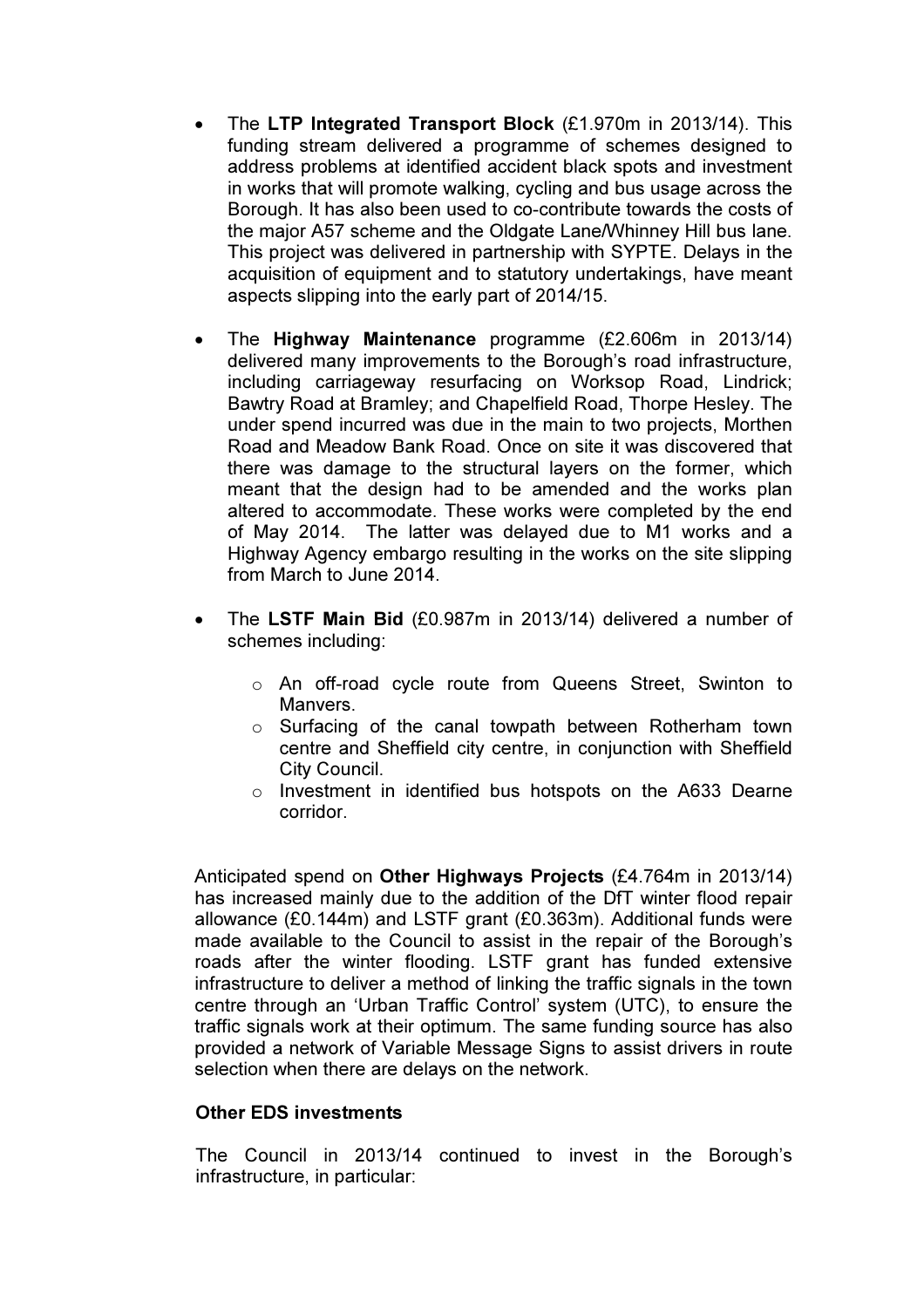• Rotherham Townscape Heritage Initiative (£0.209m in 2013/14) continues to deliver improvements to the town centre, investing in the renovation of shop frontages, structural works and roof replacements. The main construction works on the George Wright building are almost complete. 14a High Street has been slower than anticipated due to a dispute with the original builder, however, this work is now being completed by a different contractor, with an expected August completion. The Three Cranes and 29-29a High Street are expected to be completed by October 2014. Work on these two projects will involve significant structural repair to the building fabric along with the reinstatement of architectural details. It is intended that 29-29a will become apartments with a shop at ground level and the Three Cranes has had interest from a real ale pub for the property. The public realm improvements to the street itself will also take place in 2014/15. Spend in 2014/15 is estimated to be £1.352m.

Flood alleviation works are planned in the following areas in 2014/15.

- Protracted negotiations over the Drainage Works on Don Street are on-going and works will now commence in 2014/15 (£0.627m).
- Flood alleviation schemes are planned for Wath upon Dearne (£0.345m in 2014/15), which will replace defective trash screens at the head of the culverted watercourses with more appropriately designed and maintained screens. The critical operation affecting the programme for this scheme is the fabrication of the trash screens and the chosen manufacturer has a long lead in time. To minimise the total time on site and cost, the start has been delayed to ensure that the screens will be ready for installation as soon as the other works have been completed.
- Aston, Aughton and Swallownest Phase 1 scheme (£0.204m in 2014/15) which will provide individual flood protection to thirty properties and replace defective screens at the head of the culverted water course.
- The Ancillary Services Building project (£0.067m in 2013/14) is continuing, with the focus in 2013/14 being the relocation of the York and Lancaster Regimental Museum. Work to improve customer access and the overall visitor experience is ongoing. The scheme will not now be completed until 2014/15 as problems with the original cabinet supplier mean they now have to be purchased from another source.
- Work on the Bailey House Renovation project (£0.022m in 2013/14) continues. Work is to be carried out to address issues which include the leaking plant room roof, the heating of offices and the replacement of fire doors. The intention is to then move services from both Station Road and Canklow Depots allowing those facilities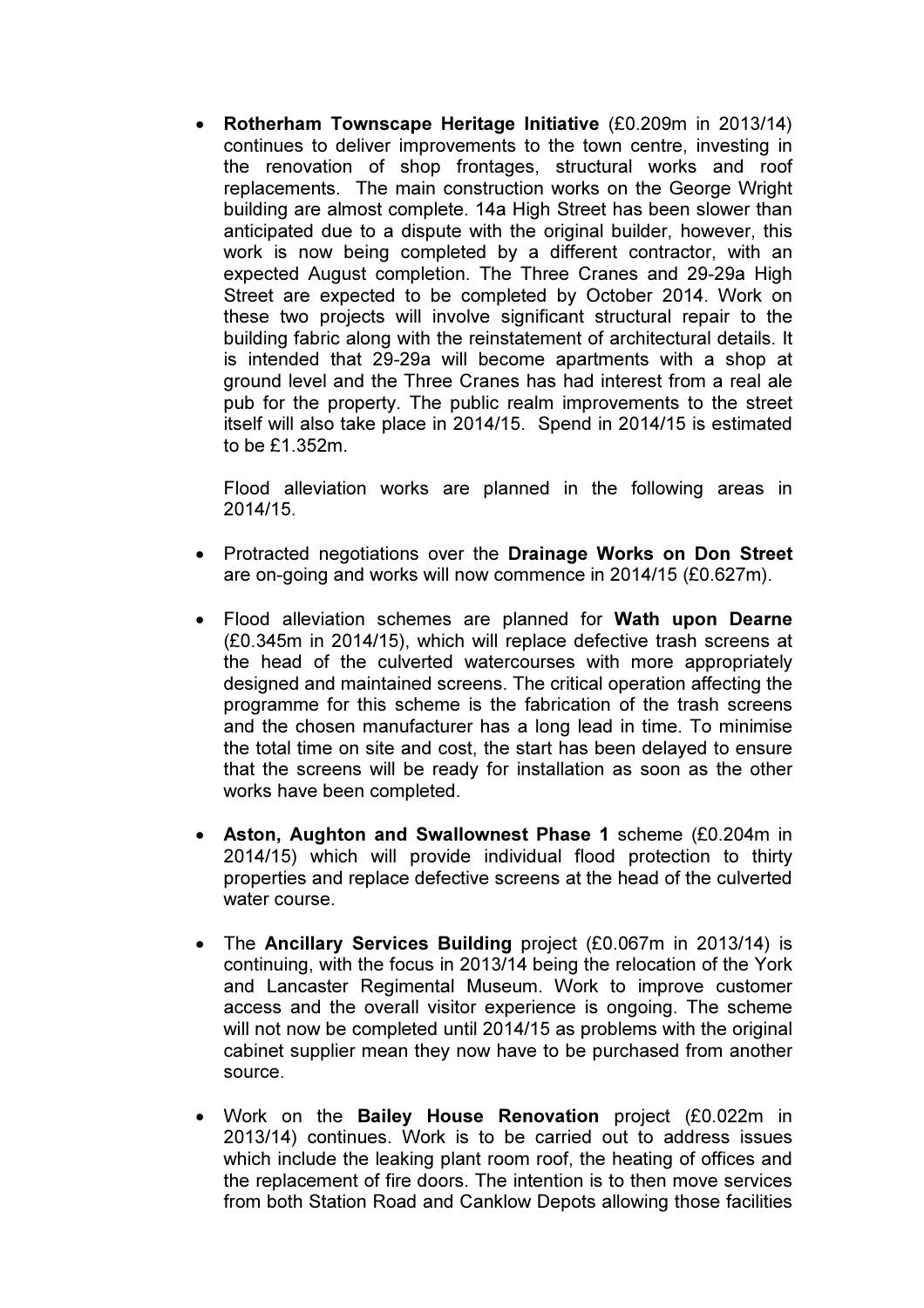to be closed. Due to preliminary delays the development will now be completed in 2014/15.

- The Demolition of Former Council Offices (£0.235m in 2013/14) on Doncaster Gate will help enhance the value of the site for future disposal and mitigate ongoing maintenance and security costs.
- A deposit of £0.217m in 2013/14 has been paid in respect of two new business investment units at R-Evolution on the Advanced Manufacturing Park site. The full purchase will be completed in 2014/15 on completion of the development by Harworth Estates, which will result in a further £4m investment. The Council working with Harworth Estates is actively seeking tenants for the properties, and is in discussion with a number of interested parties.

## Neighbourhoods and Adults Services Capital Programme 2013/14 to 2016/17

The outturn spend for 2013/14 is £30.305m, with a further £93.406m planned in the remainder of the programme. A copy of the full revised programme is attached to this report at Appendix 3.

## Adult Services

The Service spent £0.722m in 2013/14, the main projects being:

- The **Assistive Technology** scheme (£0.340m in 2013/14) will enable people requiring care support services to live independently within their own homes through the purchase of telecare equipment. This equipment includes fall detectors and monitoring alarms. £0.460m is estimated to be spent in 2014/15 to complete this programme.
- REWS (Rotherham Equipment and Wheelchair Service) Equipment (0.190m in 2013/14) – the purchase of equipment, after Occupational Therapist assessment, to support people within their own homes. Equipment will include a range of specialist bath and shower aids and mattresses and will be managed by Rotherham Foundation Hospital Trust. £0.190m is estimated to be spent in 2014/15 to complete this programme.
- Rothercare Alarms (£0.085m in 2013/14) The replacement of 700 existing alarms, with approval having been given to upgrade the existing community alarm units (purchase 4,500 units at a cost of £0.526m) in 2014/15.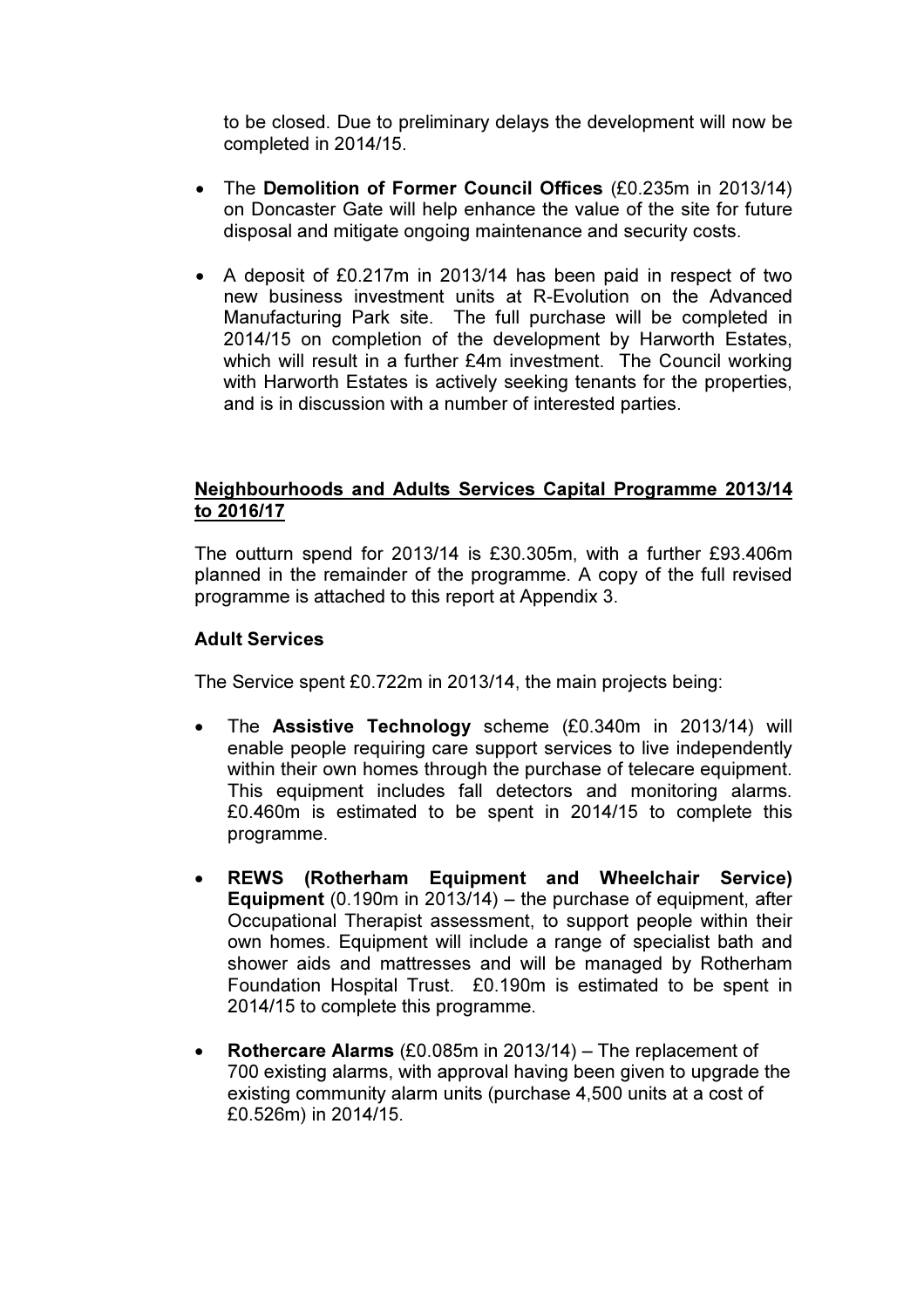### Neighbourhoods Services

For 2013/14 the Service spent £29.583m with a further £92.228m to be invested during the remaining period of the current programme.

A copy of the existing programme is attached to this report at Appendix 3 and the most notable items are detailed below.

Improving Council Housing & Housing Services - The programme for 2013/14 outturned at £24.004m which has reduced since the last report as several schemes have not progressed as anticipated and will now be carried out in 2014/15. Further information on those changes is included in the areas of the programme detailed below.

Notable investments in this area were:

Refurbishment Works (£11.455m in 2013/14) comprised of Internal Works (Decent Homes) and External Works (Roofing, pointing, cladding). The programme focused on external works to dwellings such as replacement roofs, external works to blocks of flats and replacement of fascia's, soffits and rainwater goods. The programmes have taken longer than anticipated to tender and mobilise, this has resulted in reduced spend. This financial year we have completed improvements to 1,376 properties through this programme.

Environmental Works (£1.079m in 2013/14) – schemes included improvements to parking, fencing and footpaths and the introduction of purpose built communal bin stores. Most notably, work was undertaken in the Pike Road area, Brinsworth. In addition, work was undertaken at Briery Walk, Munsbrough where the removal of trees and bushes and the installation of new fencing will aid police surveillance and deter opportunities for crime.

Decent Homes Void Programme (£2.709m in 2013/14). There has been an over spend of £0.889m, the primary reason for this additional spend is an increased number of voids being identified as requiring major works at survey stage. 212 major voids were completed to the end of March 2014. Major voids occur when the cost of bringing a property up to the lettable standard exceeds £4,000. This often occurs where a previous tenant has refused decent homes works and so properties now require new kitchens, bathrooms or central heating systems.

The Replacement of Central Heating programme (£3.110m in 2013/14) aims to alleviate the revenue burden of the increasing number of repairs being carried out, by replacing the Ideal and Buderus boilers currently installed. A total of 1,135 new boilers have been fitted through the planned work programme.

The New Integrated Housing Management IT System (£0.051m in 2013/14) has experienced significant delays in implementation and will now be fully implemented in 2014/15.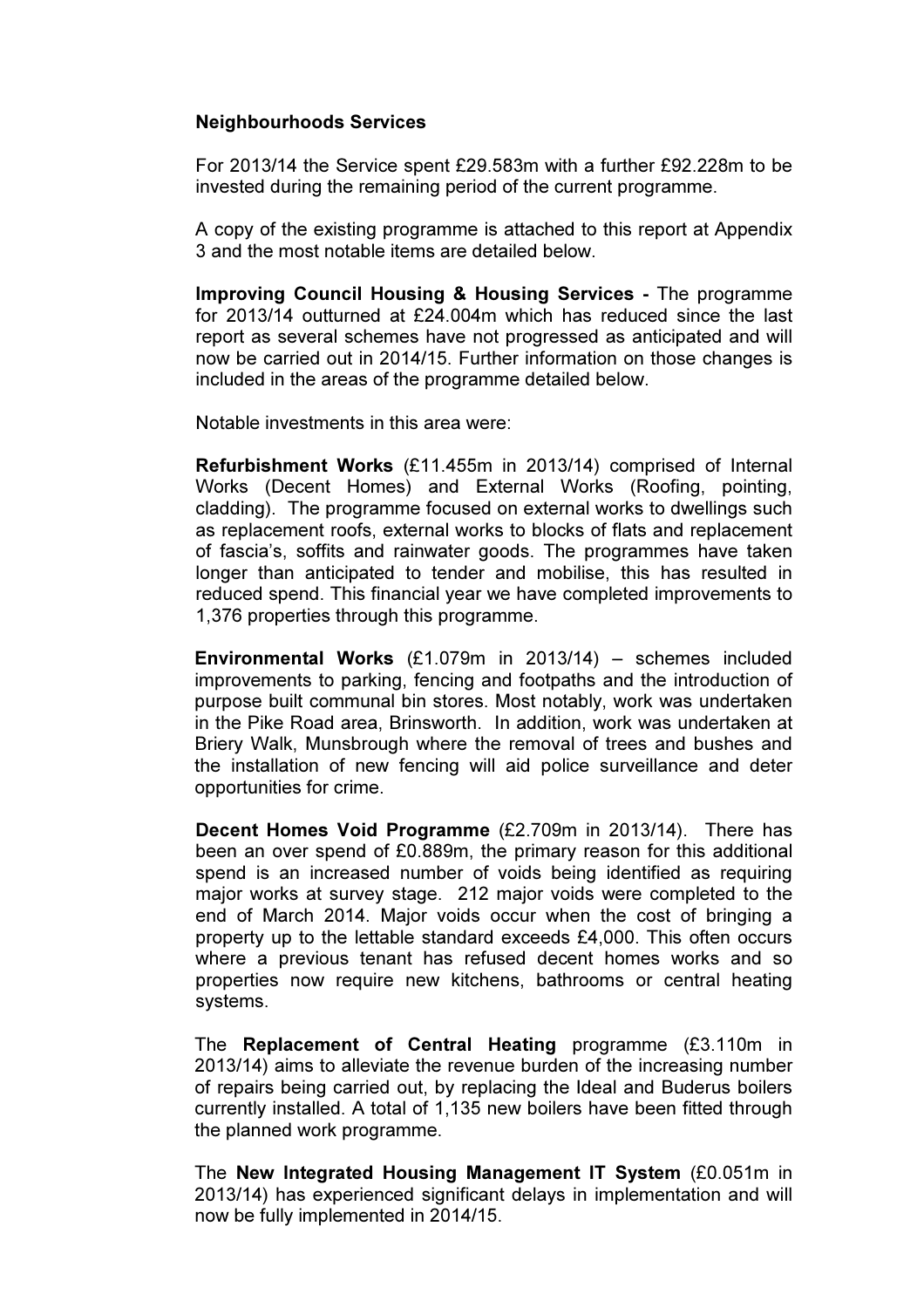Non-traditional Investment (£1.760m in 2013/14). This is used to carry out the external refurbishment and insulation render works to nontraditional properties. Investment has been made in 370 non-traditional dwellings in Wath, Rawmarsh, East Dene and Whiston in 2013/14. The programme of improvements will continue into 2014/15 and include works at Manor Farm and Kimberworth Park.

Fair Access To All: Disabled Adaptations (£3.912m in 2013/14) – A series of service improvements and efficiencies have led to the delivery of backlog works resulting in an overspend on Private Sector adaptations, which has been funded through increased Right To Buy receipts. Disabled aids and adaptations (major) were undertaken in 426 public sector homes, and 357 private sector homes.

Investment into Neighbourhood Regeneration & Renewal (£1.239m in 2013/14) has continued with the most notable projects being:

Canklow Phase 1 & 2 (£0.179m in 2013/14) is a programme of activity to regenerate the Warden Street/Canklow Road area of Canklow. The project has focused on demolition, buyback and refurbishment of public and private sector properties in the area. Some slippage of the scheme has occurred due to protracted negotiations with private homeowners over the purchase of their properties.

Bellows Road, Rawmarsh, Service Centre Clearance (£0.143m in 2013/14) aims to construct both new shops and housing units in the area. The underspend will be slipped into 2014/15 to assist in the completion of the scheme.

Garage Site Investment (£0.798m in 2013/14) - Investment has been made to 4 Garage Sites at Haugh Road, Rawmarsh; Langley Close, East Herringthorpe; Gray Avenue, Aston and Scott Close, Thurcroft. Works have included re-surfacing to the highway, re-roofing, doors and general environmental improvements.

Neighbourhoods Improvements Non-HIP Programme (£0.428 in  $2013/14$  – the majority of the spend in this area was on the **Landfill** Sites (£0.424m in 2013/14) where work is continuing to improve the gas/leachate systems and restore the land in order to make the sites safe. Work at Maltby, Droppingwell, Kiveton Park and Rawmarsh has been completed, whilst others, in Greasbrough and Wath, will be completed in 2014/15.

## Resources Capital Programme 2013/14 to 2016/17

The Council continues to invest in its ICT infrastructure as part of its ICT Strategy, with £2.217m spent in 2013/14 and a further £3.082m estimated to be spent in the following 3 years. The Strategy is focussed on ensuring the Council is able to support effectively the services it delivers and promote new, innovative, ways of working that will result in greater efficiencies and effectiveness. The most notable projects are: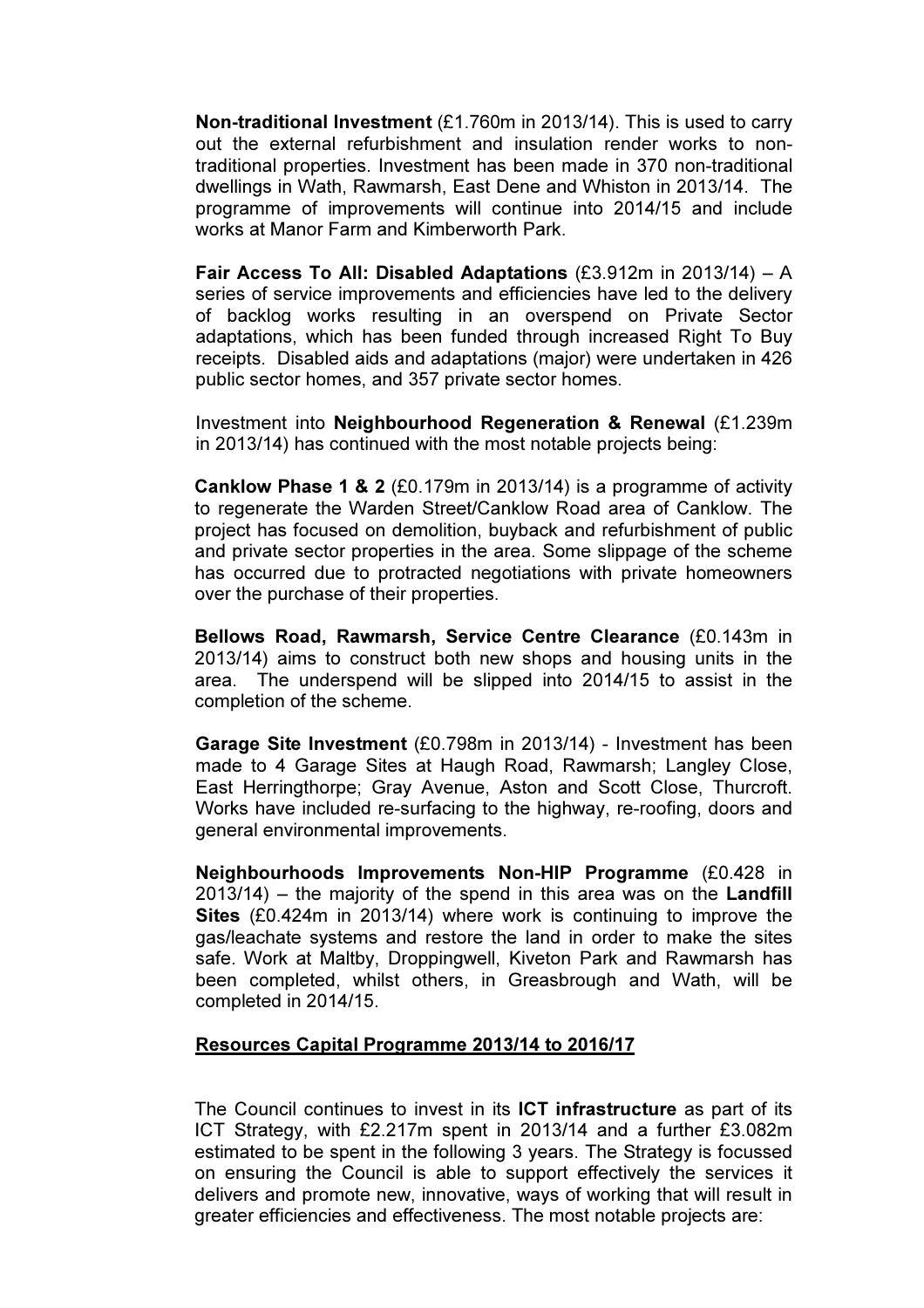- o Developing Customer Access and On-line Self Service. Making customers' data available on-line in a secure way to improve customer service and realise efficiencies by moving transactions from more expensive contact channels.
- o Upgrading Key Financial Management Systems to support ongoing improvements to the Council's financial management capability.
- o The Electronic Document Records Management project, designed to enable staff to access the information they need to do their jobs from any location and to reduce the amount of paper document storage.
- $\circ$  The Migration of the Council's Data Network to new providers and the deployment of new networking equipment, enabling continued delivery of faster broadband services.

Other Resources expenditure included a further £140,000 capital loan facility which was advanced in furtherance of the re-development of the Town's High Street.

## 7.3 Funding of the Programme

 The table shown below outlines the funding strategy associated with the schemes profiled above and detailed in the Appendices 1 to 4.

| <b>Funding</b>                           | 2013/14<br><b>Outturn</b> | 2013/14<br><b>Variance</b><br>from<br>Last<br>Report | 2014/15<br><b>Estimate</b> | 2014/15<br><b>Variance</b><br>from<br>Last<br>Report | 2015/16<br><b>Estimate</b> | 2015/16<br>Variance<br>from<br>Last<br><b>Report</b> | 2016/17<br><b>Estimate</b> | 2016/17<br>Variance<br>from<br>Last<br><b>Report</b> |
|------------------------------------------|---------------------------|------------------------------------------------------|----------------------------|------------------------------------------------------|----------------------------|------------------------------------------------------|----------------------------|------------------------------------------------------|
|                                          | £m                        | £m                                                   | £m                         | £m                                                   | £m                         | £m                                                   | £m                         | £m                                                   |
| Grants &<br>Contributions                | 35.425                    | $-2.332$                                             | 32.552                     | +4.655                                               | 4.253                      | $-0.810$                                             | 1.623                      | $-2.390$                                             |
| Supported<br>Borrowing                   | 0.186                     | 0.000                                                | 0.000                      | 0.000                                                | 0.000                      | 0.000                                                | 0.000                      | 0.000                                                |
| Unsupported<br>Borrowing                 | 7.124                     | $-1.766$                                             | 17.420                     | $+6.057$                                             | 10.679                     | 0.000                                                | 3.720                      | $+2.000$                                             |
| <b>Usable Capital</b><br><b>Receipts</b> | 2.332                     | $+0.209$                                             | 1.693                      | $+0.447$                                             | 0.332                      | 0.000                                                | 0.332                      | 0.000                                                |
| <b>Major Repairs</b><br>Allowance (HRA)  | 16.942                    | $-2.838$                                             | 21.761                     | $+0.388$                                             | 20.664                     | 0.000                                                | 20.664                     | 0.000                                                |
| Revenue<br>Contributions                 | 9.760                     | $+0.712$                                             | 8.691                      | $+0.143$                                             | 6.049                      | 0.010                                                | 6.087                      | 0.000                                                |
| <b>Total</b>                             | 71.769                    | $-6.015$                                             | 82.117                     | $+11.690$                                            | 41.977                     | $-0.800$                                             | 32.426                     | $-0.390$                                             |

## 7.3 Amount of Capital Expenditure on a Ward Basis

The table shown below shows the expenditure associated with the schemes profiled above, and detailed in the Appendices 1 to 4, on a Ward basis.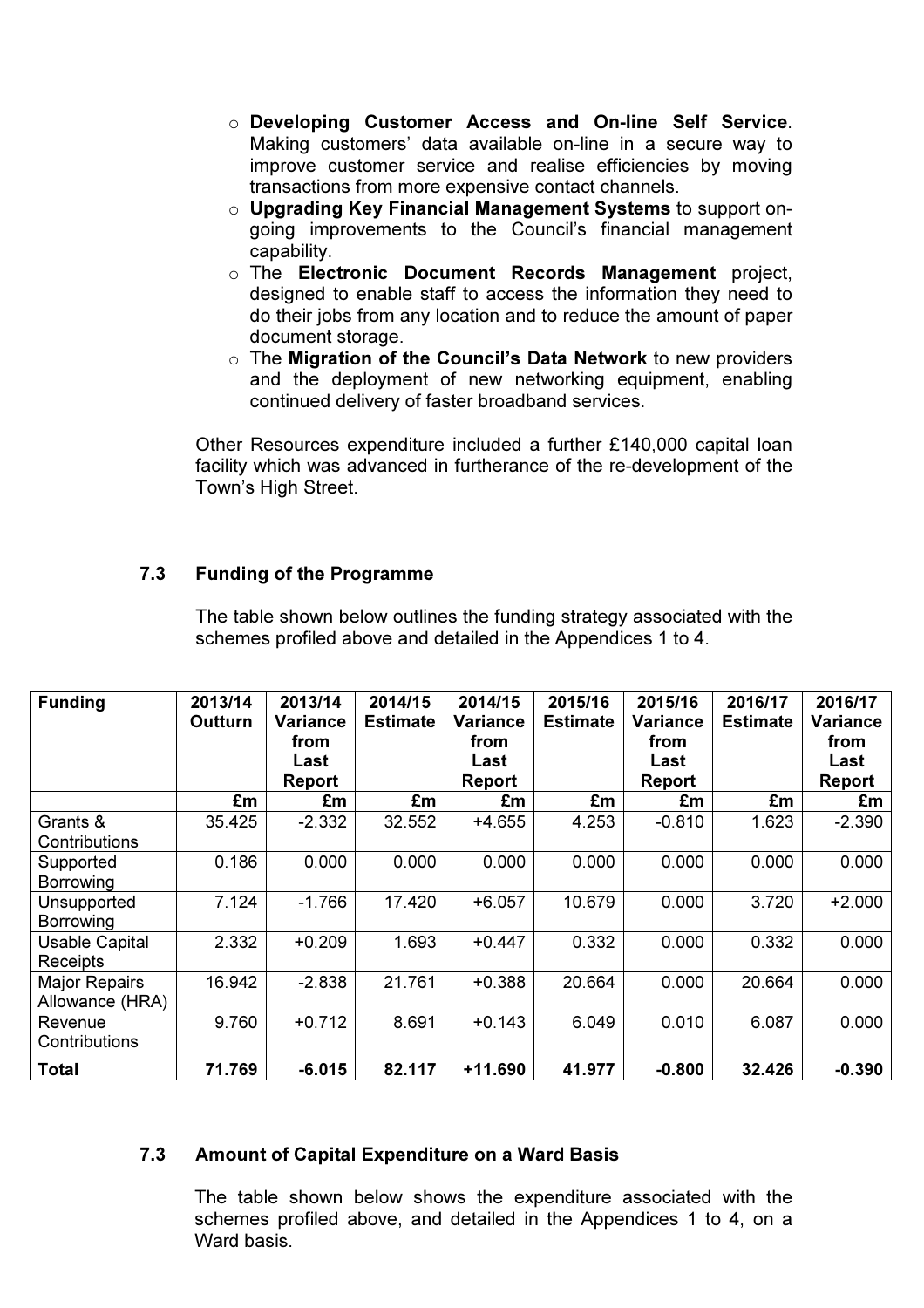|                                             | 2013/14<br>Outturn | 2013/14<br>Variance<br>to<br><b>Previous</b><br>Report | 2014/15<br><b>Revised</b><br><b>Estimate</b> | 2014/15<br><b>Variance</b><br>to<br><b>Previous</b><br>Report | 2015/16<br><b>Revised</b><br><b>Estimate</b> | 2015/16<br>Variance<br>to<br><b>Previous</b><br>Report | 2016/17<br><b>Revised</b><br><b>Estimate</b> | 2016/17<br>Variance<br>to<br><b>Previous</b><br>Report |
|---------------------------------------------|--------------------|--------------------------------------------------------|----------------------------------------------|---------------------------------------------------------------|----------------------------------------------|--------------------------------------------------------|----------------------------------------------|--------------------------------------------------------|
|                                             | £m                 | £m                                                     | £m                                           | £m                                                            | £m                                           | £m                                                     | £m                                           | £m                                                     |
| <b>ANSTON &amp;</b><br><b>WOODSETTS</b>     | 0.102              | $-0.073$                                               | 0.088                                        | 0                                                             | 0.036                                        | 0                                                      | 0.036                                        | 0                                                      |
| <b>BOSTON</b><br><b>CASTLE</b>              | 1.607              | $-0.116$                                               | 7.518                                        | $-0.179$                                                      | 0.379                                        | 0                                                      | 0.009                                        | $\pmb{0}$                                              |
| <b>BRINSWORTH &amp;</b><br><b>CATCLIFFE</b> | 0.925              | $-0.088$                                               | 3.267                                        | 0.007                                                         | 0.035                                        | 0                                                      | 0.035                                        | $\mathbf 0$                                            |
| <b>DINNINGTON</b>                           | 0.366              | 0.018                                                  | 0.037                                        | $\mathbf 0$                                                   | 0.036                                        | 0                                                      | 0.036                                        | $\mathbf 0$                                            |
| <b>HELLABY</b>                              | 2.367              | 0.160                                                  | 0.054                                        | 0.040                                                         | 0.014                                        | $\mathsf{O}$                                           | 0.014                                        | $\pmb{0}$                                              |
| <b>HOLDERNESS</b>                           | 4.023              | $-0.378$                                               | 1.197                                        | 0.429                                                         | 0.031                                        | 0                                                      | 0.031                                        | $\mathbf 0$                                            |
| <b>HOOBER</b>                               | 0.454              | 0.006                                                  | 0.164                                        | 0.150                                                         | 0.014                                        | 0                                                      | 0.014                                        | $-0.400$                                               |
| <b>KEPPEL</b>                               | 0.111              | $-0.042$                                               | 0.035                                        | $\mathbf 0$                                                   | 0.035                                        | 0                                                      | 0.035                                        | 0                                                      |
| <b>MALTBY</b>                               | 6.648              | $-0.756$                                               | 1.054                                        | 0.986                                                         | 0.020                                        | 0                                                      | 0.020                                        | 0                                                      |
| <b>RAWMARSH</b>                             | 0.824              | $-0.215$                                               | 1.512                                        | 0.312                                                         | 0.033                                        | 0                                                      | 0.160                                        | 0.127                                                  |
| ROTHER VALE                                 | 0.111              | $-0.020$                                               | 0.430                                        | 0.179                                                         | 0.019                                        | 0                                                      | 0.019                                        | $\mathbf 0$                                            |
| <b>ROTHERHAM</b><br><b>EAST</b>             | 0.458              | $-0.095$                                               | 2.955                                        | 0.088                                                         | 2.651                                        | 0                                                      | 0.051                                        | 0                                                      |
| <b>ROTHERHAM</b><br><b>WEST</b>             | 0.271              | $-0.029$                                               | 0.042                                        | 0                                                             | 0.042                                        | 0                                                      | 0.042                                        | 0                                                      |
| <b>SILVERWOOD</b>                           | 0.344              | $-0.059$                                               | 0.018                                        | $\pmb{0}$                                                     | 0.018                                        | 0                                                      | 0.018                                        | $\pmb{0}$                                              |
| <b>SITWELL</b>                              | 0.149              | 0.053                                                  | 0.017                                        | $\mathbf 0$                                                   | 0.017                                        | 0                                                      | 0.017                                        | $\mathsf{O}\xspace$                                    |
| <b>SWINTON</b>                              | 0.238              | 0.026                                                  | 0.289                                        | $\mathbf 0$                                                   | 0.039                                        | 0                                                      | 0.039                                        | $\mathsf 0$                                            |
| <b>VALLEY</b>                               | 3.805              | 0.068                                                  | 3.501                                        | 0.102                                                         | 0.032                                        | $\overline{0}$                                         | 0.032                                        | $\pmb{0}$                                              |
| <b>WALES</b>                                | 4.286              | $-0.383$                                               | 0.936                                        | 0.404                                                         | 0.150                                        | $-0.677$                                               | 0.027                                        | $\pmb{0}$                                              |
| <b>WATH</b>                                 | 1.397              | 0.776                                                  | 1.704                                        | 0.274                                                         | 0.052                                        | 0                                                      | 0.052                                        | $\pmb{0}$                                              |
| <b>WICKERSLEY</b>                           | 2.128              | $-0.241$                                               | 3.168                                        | 0.307                                                         | 0.034                                        | 0                                                      | 0.034                                        | $\mathsf{O}\xspace$                                    |
| <b>WINGFIELD</b>                            | 0.160              | $-0.010$                                               | 0.061                                        | 0.002                                                         | 0.014                                        | 0                                                      | 0.014                                        | $\mathsf{O}$                                           |
| <b>ALL WARDS</b>                            | 40.995             | $-4.617$                                               | 54.070                                       | 8.589                                                         | 38.276                                       | $-0.123$                                               | 31.691                                       | $-0.117$                                               |
| <b>TOTAL</b>                                | 71.769             | $-6.015$                                               | 82.117                                       | 11.690                                                        | 41.977                                       | $-0.800$                                               | 32.426                                       | $-0.390$                                               |

# 8. Financial Implications

These are contained within the body of this report. Any revenue implications from the revised programme have been fully reflected in the Council's latest 2014/15 revenue forecast and its updated Medium Term Financial Strategy.